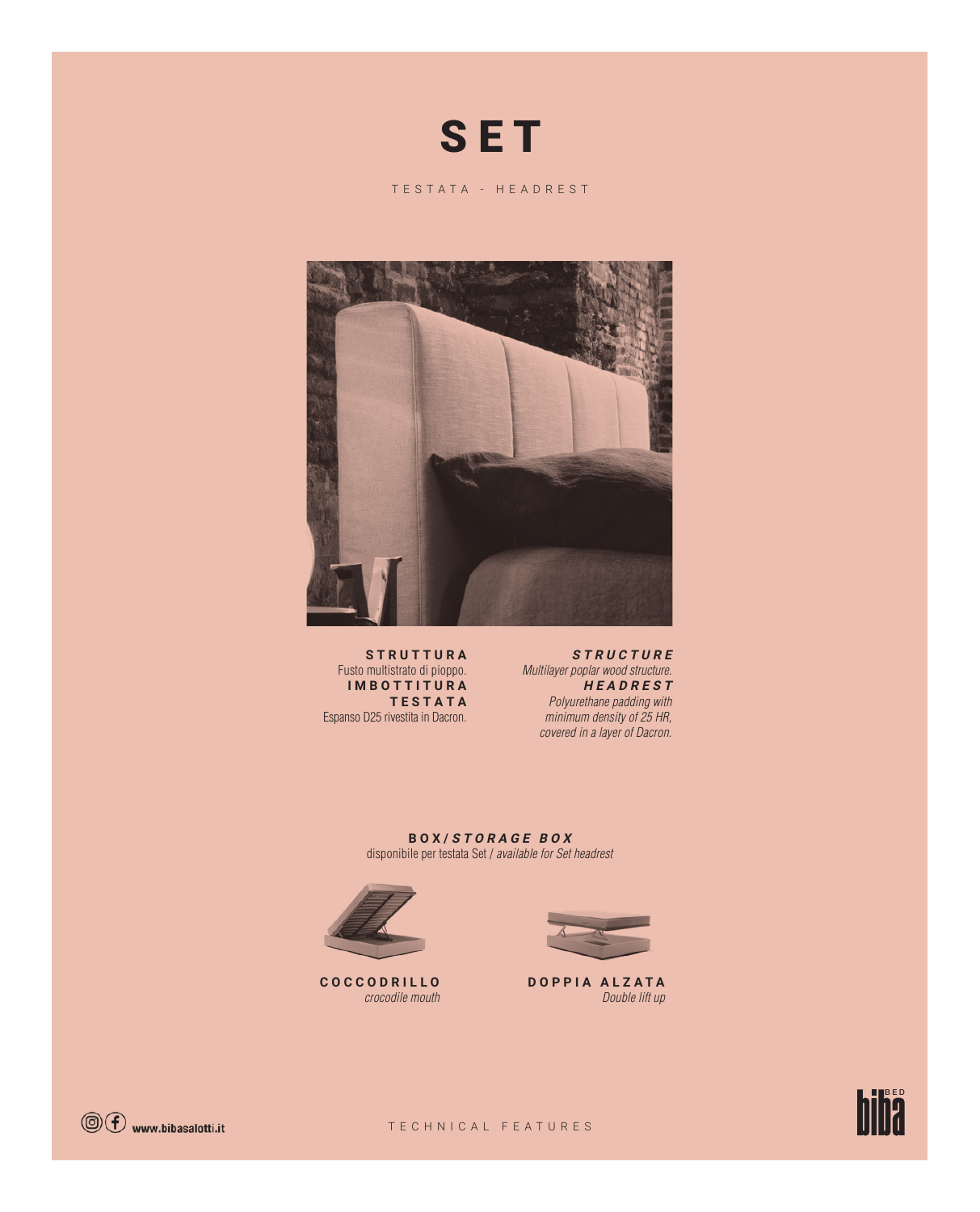## SOMMIER DISPONIBILE/AVAILABLE





con cucitura semplice / with plain seam



L.98 X P.217 X H.93 RETE / BEDSPRINGS 90 X 200 L.128 X P.217 X H.93 RETE / BEDSPRINGS 120 X 200 RETE / BEDSPRINGS 140 X 200 L.168 X P.217 X H.93 RETE / BEDSPRINGS 160 X 200<br>L.188 X P.217 X H.93 RETE / BEDSPRINGS 180 X 200 RETE / BEDSPRINGS 180 X 200

**PIEDI/FEET** disponibili per sommier H.28 cm / available for sommier H.28 cm





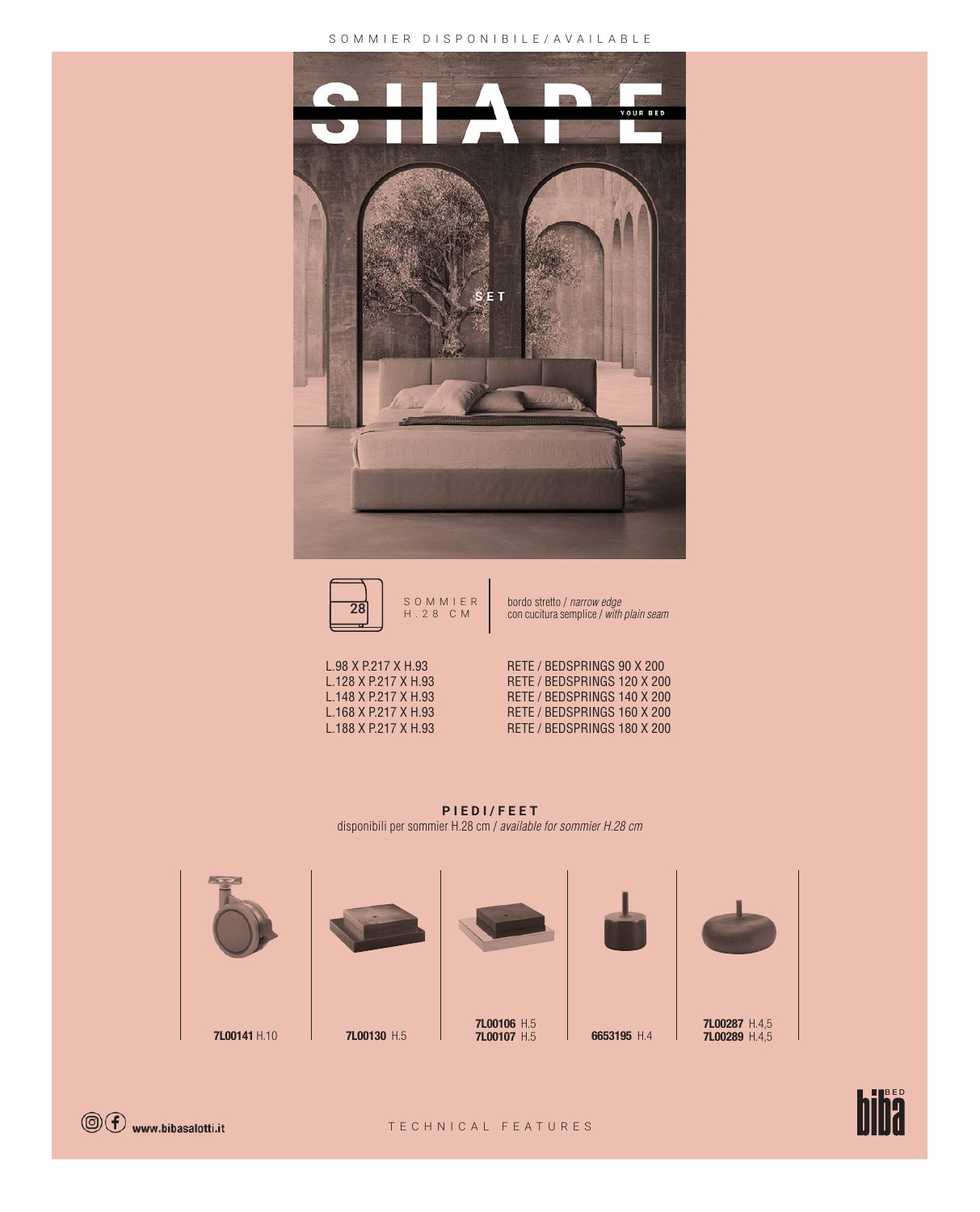## SOMMIER DISPONIBILE/AVAILABLE  $\overline{a}$





SOMMIER bordo stretto<br>H.23 CM con cucitura s bordo stretto / narrow edge la. con cucitura semplice / with plain seam

L.98 X P.217 X H.93 RETE / BEDSPRINGS 90 X 200 L.128 X P.217 X H.93 RETE / BEDSPRINGS 120 X 200<br>L.148 X P.217 X H.93 RETE / BEDSPRINGS 140 X 200 RETE / BEDSPRINGS 140 X 200 L.168 X P.217 X H.93 RETE / BEDSPRINGS 160 X 200<br>L.188 X P.217 X H.93 RETE / BEDSPRINGS 180 X 200 RETE / BEDSPRINGS 180 X 200

**PIEDI/FEET** disponibili per sommier H.23 cm / available for sommier H.23 cm